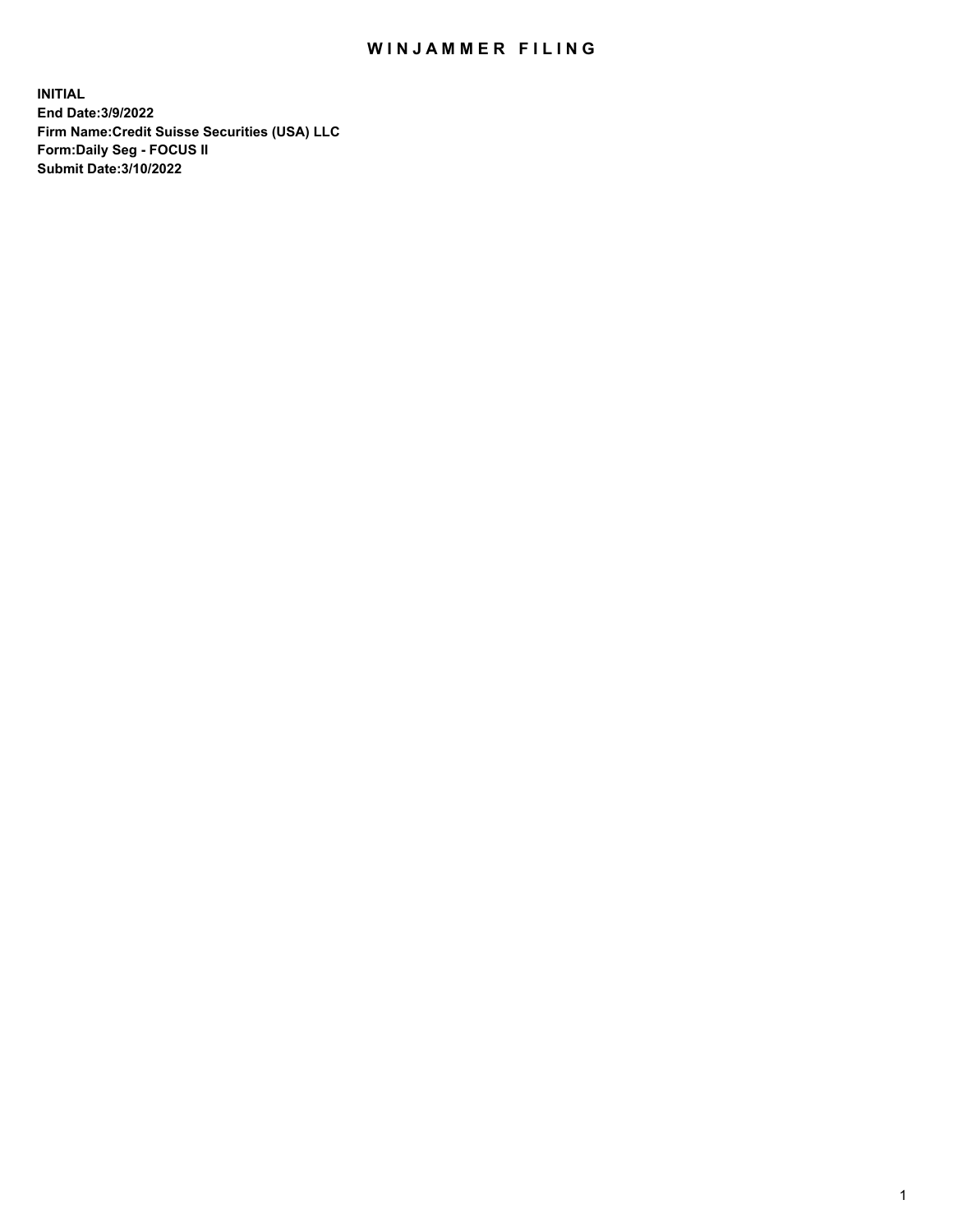**INITIAL End Date:3/9/2022** 

### **Firm Name:Credit Suisse Securities (USA) LLC Form:Daily Seg - FOCUS II Submit Date:3/10/2022**

#### **Daily Segregation - Cover Page**

| Name of Company                                                                                                                                                                                                                                                                                                                  | <b>Credit Suisse Securities (USA)</b><br><b>LLC</b>                   |
|----------------------------------------------------------------------------------------------------------------------------------------------------------------------------------------------------------------------------------------------------------------------------------------------------------------------------------|-----------------------------------------------------------------------|
| <b>Contact Name</b>                                                                                                                                                                                                                                                                                                              | <b>Alexander Baptiste</b>                                             |
| <b>Contact Phone Number</b>                                                                                                                                                                                                                                                                                                      | 919-994-6223                                                          |
| <b>Contact Email Address</b>                                                                                                                                                                                                                                                                                                     | alexander.baptiste@credit-suiss<br>e.com                              |
| FCM's Customer Segregated Funds Residual Interest Target (choose one):<br>a. Minimum dollar amount: ; or<br>b. Minimum percentage of customer segregated funds required:% ; or<br>c. Dollar amount range between: and; or<br>d. Percentage range of customer segregated funds required between: % and %.                         | $\frac{0}{5}$<br>0 <sub>0</sub><br>0 <sub>0</sub>                     |
| FCM's Customer Secured Amount Funds Residual Interest Target (choose one):<br>a. Minimum dollar amount: ; or<br>b. Minimum percentage of customer secured funds required:%; or<br>c. Dollar amount range between: and; or<br>d. Percentage range of customer secured funds required between:% and%.                              | $\frac{0}{5}$<br>$\underline{0}$<br>$\underline{0}$<br>0 <sub>0</sub> |
| FCM's Cleared Swaps Customer Collateral Residual Interest Target (choose one):<br>a. Minimum dollar amount: ; or<br>b. Minimum percentage of cleared swaps customer collateral required:% ; or<br>c. Dollar amount range between: and; or<br>d. Percentage range of cleared swaps customer collateral required between: % and %. | $\frac{0}{5}$<br>0 <sub>0</sub><br>0 <sub>0</sub>                     |

Attach supporting documents CH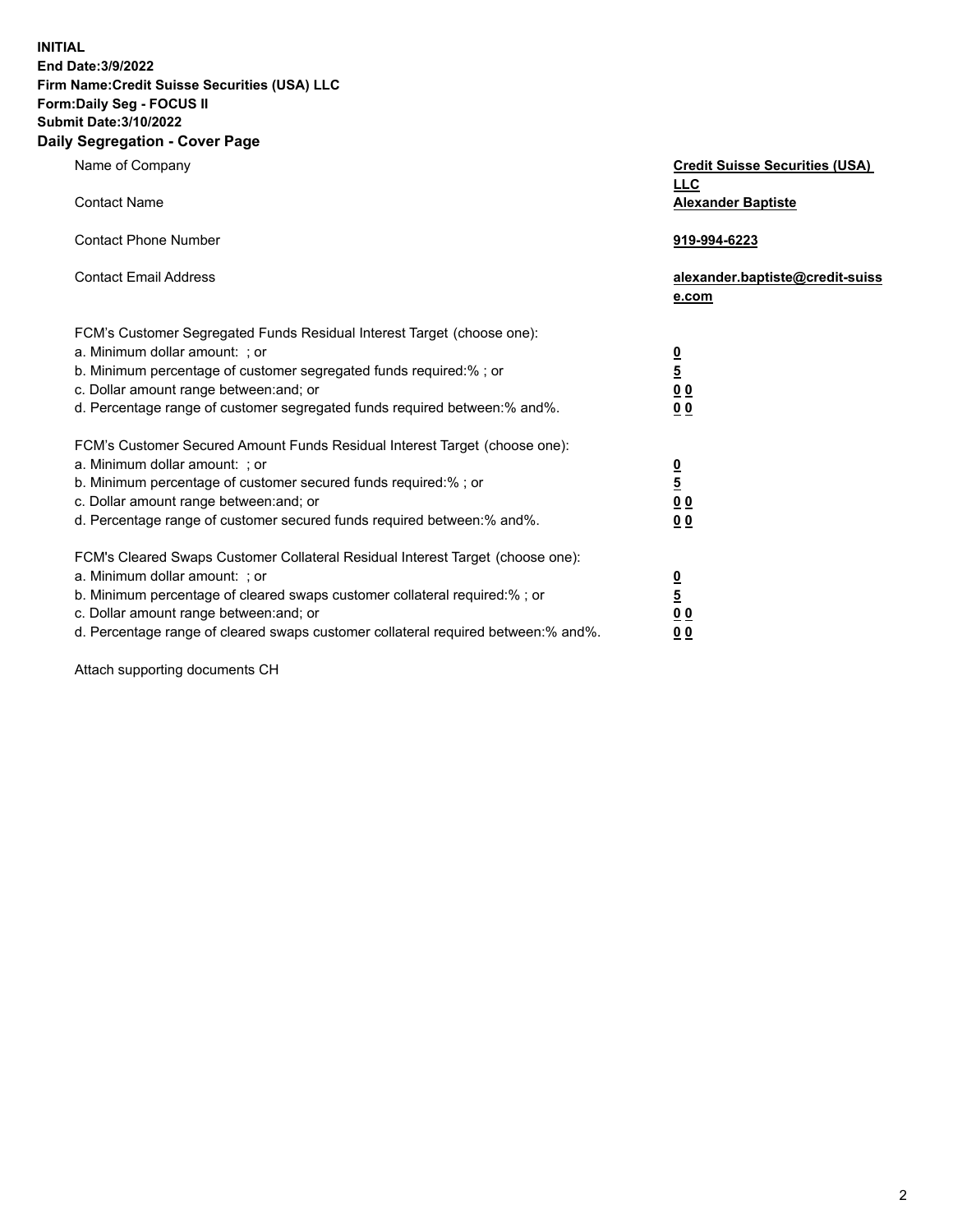# **INITIAL End Date:3/9/2022 Firm Name:Credit Suisse Securities (USA) LLC Form:Daily Seg - FOCUS II Submit Date:3/10/2022**

## **Daily Segregation - Secured Amounts**

|     | Foreign Futures and Foreign Options Secured Amounts                                                                  |                                 |
|-----|----------------------------------------------------------------------------------------------------------------------|---------------------------------|
|     | Amount required to be set aside pursuant to law, rule or regulation of a foreign                                     | $0$ [7305]                      |
| 1.  | government or a rule of a self-regulatory organization authorized thereunder                                         |                                 |
|     | Net ledger balance - Foreign Futures and Foreign Option Trading - All Customers<br>A. Cash                           |                                 |
|     |                                                                                                                      | 1,542,563,518 [7315]            |
| 2.  | B. Securities (at market)                                                                                            | 95,444,311 [7317]               |
| 3.  | Net unrealized profit (loss) in open futures contracts traded on a foreign board of trade<br>Exchange traded options | -416,645,561 [7325]             |
|     | a. Market value of open option contracts purchased on a foreign board of trade                                       | 13,020,029 [7335]               |
|     | b. Market value of open contracts granted (sold) on a foreign board of trade                                         | $-2,000,513$ [7337]             |
| 4.  | Net equity (deficit) (add lines 1. 2. and 3.)                                                                        | 1,232,381,784 [7345]            |
| 5.  | Account liquidating to a deficit and account with a debit balances - gross amount                                    | 930,419,850 [7351]              |
|     | Less: amount offset by customer owned securities                                                                     | -911,594,594 [7352] 18,825,256  |
|     |                                                                                                                      | $[7354]$                        |
| 6.  | Amount required to be set aside as the secured amount - Net Liquidating Equity                                       | 1,251,207,040 [7355]            |
|     | Method (add lines 4 and 5)                                                                                           |                                 |
| 7.  | Greater of amount required to be set aside pursuant to foreign jurisdiction (above) or line                          | 1,251,207,039 [7360]            |
|     | 6.                                                                                                                   |                                 |
|     | FUNDS DEPOSITED IN SEPARATE REGULATION 30.7 ACCOUNTS                                                                 |                                 |
| 1.  | Cash in banks                                                                                                        |                                 |
|     | A. Banks located in the United States                                                                                | 112,001,894 [7500]              |
|     | B. Other banks qualified under Regulation 30.7                                                                       | 500,336,376 [7520] 612,338,270  |
|     |                                                                                                                      | [7530]                          |
| 2.  | <b>Securities</b>                                                                                                    |                                 |
|     | A. In safekeeping with banks located in the United States                                                            | 95,444,311 [7540]               |
|     | B. In safekeeping with other banks qualified under Regulation 30.7                                                   | 0 [7560] 95,444,311 [7570]      |
| 3.  | Equities with registered futures commission merchants                                                                |                                 |
|     | A. Cash                                                                                                              | $0$ [7580]                      |
|     | <b>B.</b> Securities                                                                                                 | $0$ [7590]                      |
|     | C. Unrealized gain (loss) on open futures contracts                                                                  | $0$ [7600]                      |
|     | D. Value of long option contracts                                                                                    | $0$ [7610]                      |
|     | E. Value of short option contracts                                                                                   | 0 [7615] 0 [7620]               |
| 4.  | Amounts held by clearing organizations of foreign boards of trade                                                    |                                 |
|     | A. Cash                                                                                                              | $0$ [7640]                      |
|     | <b>B.</b> Securities                                                                                                 | $0$ [7650]                      |
|     | C. Amount due to (from) clearing organization - daily variation                                                      | $0$ [7660]                      |
|     | D. Value of long option contracts                                                                                    | $0$ [7670]                      |
|     | E. Value of short option contracts                                                                                   | 0 [7675] 0 [7680]               |
| 5.  | Amounts held by members of foreign boards of trade                                                                   |                                 |
|     | A. Cash                                                                                                              | 1,951,467,924 [7700]            |
|     | <b>B.</b> Securities                                                                                                 | $0$ [7710]                      |
|     | C. Unrealized gain (loss) on open futures contracts                                                                  | -503,337,520 [7720]             |
|     | D. Value of long option contracts                                                                                    | 13,020,029 [7730]               |
|     | E. Value of short option contracts                                                                                   | -2,000,513 [7735] 1,459,149,920 |
|     |                                                                                                                      | [7740]                          |
| 6.  | Amounts with other depositories designated by a foreign board of trade                                               | $0$ [7760]                      |
| 7.  | Segregated funds on hand                                                                                             | $0$ [7765]                      |
| 8.  | Total funds in separate section 30.7 accounts                                                                        | 2,166,932,501 [7770]            |
| 9.  | Excess (deficiency) Set Aside for Secured Amount (subtract line 7 Secured Statement<br>Page 1 from Line 8)           | 915,725,462 [7380]              |
| 10. | Management Target Amount for Excess funds in separate section 30.7 accounts                                          | 62,560,352 [7780]               |

11. Excess (deficiency) funds in separate 30.7 accounts over (under) Management Target **853,165,110** [7785]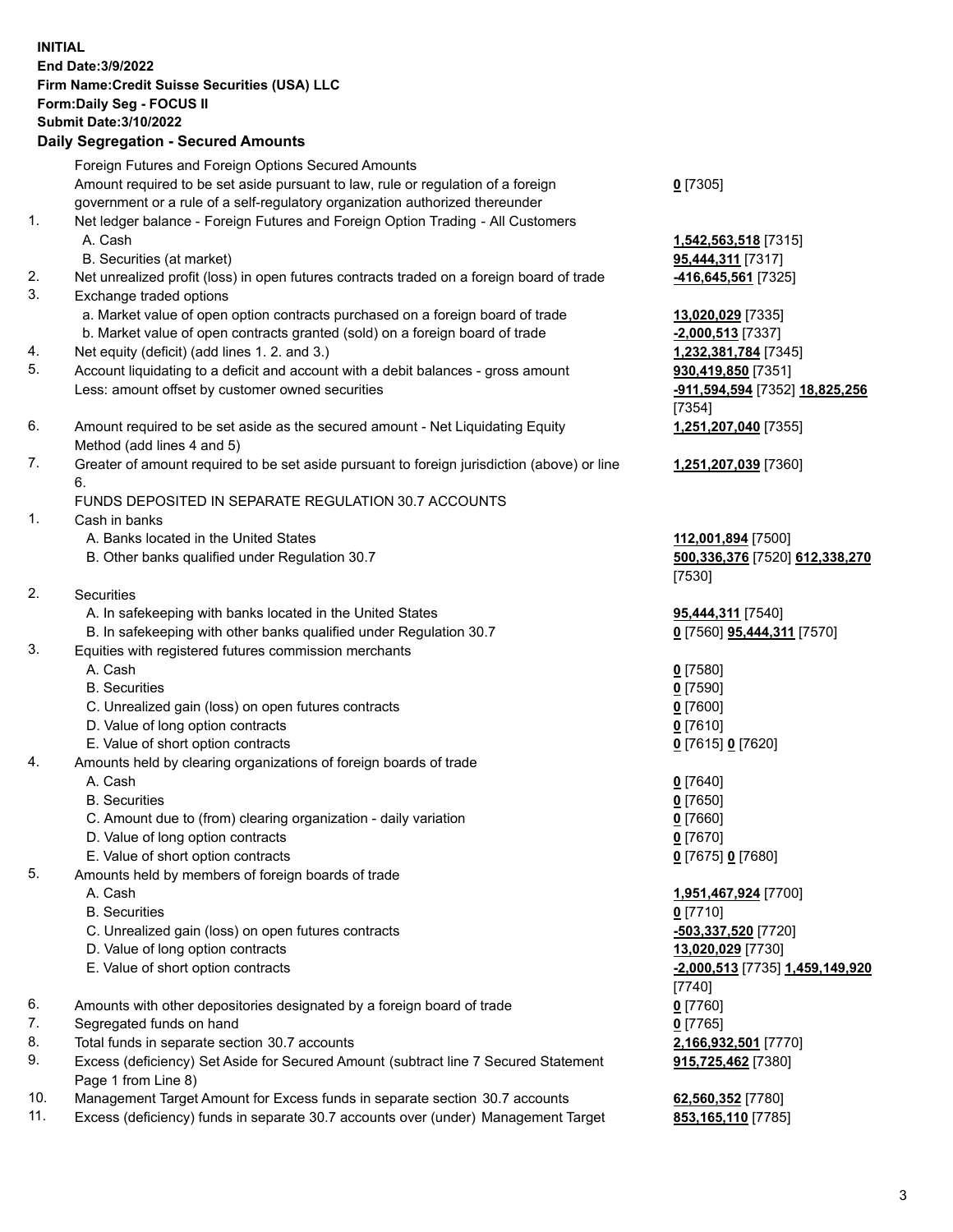|     | <b>INITIAL</b>                                                                                                                                                |                                   |
|-----|---------------------------------------------------------------------------------------------------------------------------------------------------------------|-----------------------------------|
|     | End Date: 3/9/2022                                                                                                                                            |                                   |
|     | Firm Name: Credit Suisse Securities (USA) LLC                                                                                                                 |                                   |
|     | Form: Daily Seg - FOCUS II                                                                                                                                    |                                   |
|     | <b>Submit Date: 3/10/2022</b>                                                                                                                                 |                                   |
|     | Daily Segregation - Segregation Statement                                                                                                                     |                                   |
|     | SEGREGATION REQUIREMENTS(Section 4d(2) of the CEAct)                                                                                                          |                                   |
| 1.  | Net ledger balance                                                                                                                                            |                                   |
|     | A. Cash                                                                                                                                                       | 870,876,310 [7010]                |
|     | B. Securities (at market)                                                                                                                                     | 586,291,819 [7020]                |
| 2.  | Net unrealized profit (loss) in open futures contracts traded on a contract market                                                                            | 200,778,460 [7030]                |
| 3.  | Exchange traded options                                                                                                                                       |                                   |
|     | A. Add market value of open option contracts purchased on a contract market                                                                                   | 111,736,300 [7032]                |
|     | B. Deduct market value of open option contracts granted (sold) on a contract market                                                                           | -76,282,528 [7033]                |
| 4.  | Net equity (deficit) (add lines 1, 2 and 3)                                                                                                                   | 1,693,400,361 [7040]              |
| 5.  | Accounts liquidating to a deficit and accounts with                                                                                                           |                                   |
|     | debit balances - gross amount                                                                                                                                 | 78,545,941 [7045]                 |
|     | Less: amount offset by customer securities                                                                                                                    | -78,425,869 [7047] 120,072 [7050] |
| 6.  | Amount required to be segregated (add lines 4 and 5)                                                                                                          | 1,693,520,433 [7060]              |
|     | FUNDS IN SEGREGATED ACCOUNTS                                                                                                                                  |                                   |
| 7.  | Deposited in segregated funds bank accounts                                                                                                                   |                                   |
|     | A. Cash                                                                                                                                                       | 397,240,138 [7070]                |
|     | B. Securities representing investments of customers' funds (at market)                                                                                        | $0$ [7080]                        |
|     | C. Securities held for particular customers or option customers in lieu of cash (at                                                                           | 452,718,519 [7090]                |
|     | market)                                                                                                                                                       |                                   |
| 8.  | Margins on deposit with derivatives clearing organizations of contract markets                                                                                |                                   |
|     | A. Cash                                                                                                                                                       | 923,546,565 [7100]                |
|     | B. Securities representing investments of customers' funds (at market)<br>C. Securities held for particular customers or option customers in lieu of cash (at | $0$ [7110]                        |
|     | market)                                                                                                                                                       | 133,573,300 [7120]                |
| 9.  | Net settlement from (to) derivatives clearing organizations of contract markets                                                                               |                                   |
| 10. | Exchange traded options                                                                                                                                       | <u>-36,387,196</u> [7130]         |
|     | A. Value of open long option contracts                                                                                                                        | 111,736,300 [7132]                |
|     | B. Value of open short option contracts                                                                                                                       | -76,282,528 [7133]                |
| 11. | Net equities with other FCMs                                                                                                                                  |                                   |
|     | A. Net liquidating equity                                                                                                                                     | 154,221 [7140]                    |
|     | B. Securities representing investments of customers' funds (at market)                                                                                        | $0$ [7160]                        |
|     | C. Securities held for particular customers or option customers in lieu of cash (at                                                                           | $0$ [7170]                        |
|     | market)                                                                                                                                                       |                                   |
| 12. | Segregated funds on hand                                                                                                                                      | $0$ [7150]                        |
| 13. | Total amount in segregation (add lines 7 through 12)                                                                                                          | 1,906,299,319 [7180]              |
| 14. | Excess (deficiency) funds in segregation (subtract line 6 from line 13)                                                                                       | 212,778,886 [7190]                |
| 15. | Management Target Amount for Excess funds in segregation                                                                                                      | 84,676,022 [7194]                 |
| 16. | Excess (deficiency) funds in segregation over (under) Management Target Amount                                                                                | 128,102,864 [7198]                |
|     | Excess                                                                                                                                                        |                                   |